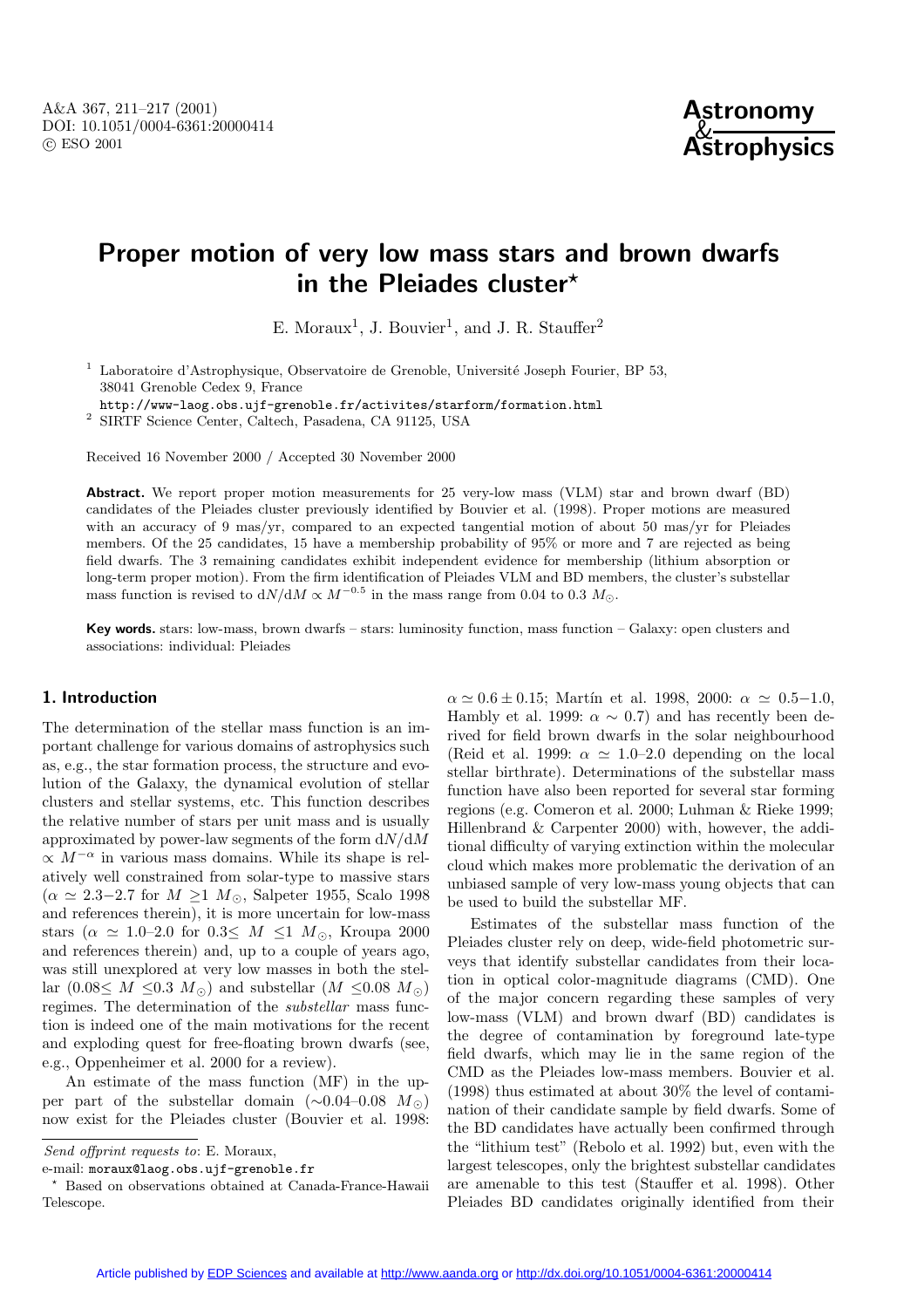location in an  $(I, R-I)$  CMD have later been rejected on the basis of their discrepant near-IR colors (Martín et al. 2000). However, it is currently unclear whether all contaminating field stars can be unambiguously recognized in a near-IR CMD.

A powerful way to recognize true Pleiades members among the photometric candidates is to measure their proper motion. Proper motion studies should allow us to pick out members with a high degree of confidence because the cluster's peculiar motion is large compared to the non-member field stars  $(\mu_{\alpha} \cos \delta = 19.15 \pm 0.23 \text{ mas/yr},$  $\mu_{\delta} = -45.72 \pm 0.18$ , Robichon et al. 1999) and the intrinsic velocity dispersion of the cluster is small (∼1 mas/yr, Van Leeuwen 1980). Such a large motion can be measured from sets of sharp images separated by only a few years and as soon as a candidate is recognized as a Pleiades member on the basis of its kinematics, its status (VLM star or BD) directly follows from its photometric properties.

We therefore obtained in September 1999 new images for 25 of the 26 VLM star and BD candidates of the Pleiades originally observed by Bouvier et al. (1998) in December 1996. In Sect. 2, we describe how proper motion was derived for each candidate from the 2 sets of images separated by nearly 3 years. In most cases, the results presented in Sect. 3 allow us to unambiguously identified Pleiades members and they are compared with other diagnostics of Pleiades membership. In Sect. 4, we discuss whether previous estimates of the Pleiades substellar function has to be revised in the light of these new results and briefly discuss the kinematics of very low-mass members of the cluster with respect to their formation mechanism.

#### **2. Observations and astrometric reduction**

The first set of images, from which VLM and BD candidates were identified, was obtained by Bouvier et al. (1998) in December 1996 with the CFHT 8K wide-field camera. Of the 26 identified candidates, 25 were reobserved in September 1999 with the CFHT 12K camera. Both instruments have the same pixel size  $(0.21'')$  and the images were obtained under comparable seeing conditions  $(0.9''$  and  $0.7''$ , respectively). In 1999, the exposure time was adjusted so as to provide similar signal-to-noise ratio on the candidates as on the 1996 images. Astrometry was performed on *I*-band images from the 2 epochs.

The principle of the astrometric procedure we used to measure the proper motion of the candidates is as follows. We first measure the position  $(x_{96}, y_{96})$ ,  $(x_{99}, y_{99})$  of the candidate on the two sets of images using IRAF/CENTER. On the same images, we also measure the positions of typically 10 point-like objects, presumably background field stars, located within an angular radius of about  $3'$  from the candidate on the CCD. These stars are then used as relative astrometric references to compute the spatial transformation function that maps 1999 coordinates to the 1996 reference frame using the IRAF/IMMATCH package. The rms uncertainty associated to the spatial transformation,  $\sigma_t$ , is computed by the IRAF task as well as the residuals for each astrometric reference star. In case the residuals for a reference star is significantly larger than  $\sigma_t$ , the object is discarded and the transformation recomputed.

This transformation is applied to  $(x_{99}, y_{99})$  in order to project the 1999 coordinates of the candidate in the 1996 reference frame:  $(x_{99}, y_{99}) \longrightarrow (x_{99\rightarrow 96}, y_{99\rightarrow 96})$ . The displacement of the object in pixels between 1996 and 1999 is simply given by:

$$
\Delta x = x_{99 \to 96} - x_{96} = (\Delta t) \mu_x
$$

$$
\Delta y = y_{99 \to 96} - y_{96} = (\Delta t) \mu_y
$$

where  $\Delta t$  is the time lag between the two epochs and  $\mu_x$ ,  $\mu_y$  are the relative proper motions along the x and y axes of the CCD in the 1996 reference frame. The precision of the measurement is  $\sigma_{\Delta x}^2 = \sigma_{\Delta y}^2 = 2\sigma_{x,y}^2 + \sigma_t^2$ , where  $\sigma_{x,y}$ is the rms error on the measurement of the position of the candidate on the CCD and  $\sigma_t$  the error associated with the spatial transformation from one epoch to the other. We evaluated  $\sigma_{x,y} \simeq 0.07$  pixels by measuring the positions of the same objects on consecutive I-band images of the same field. Tests were run with the IRAF/GEOMAP package in order to minimize  $\sigma_t$ . We found that a third degree polynomial transformation yields the best results with  $\sigma_t \simeq 0.05$  pixels. We verified a posteriori that the proper motion measured for each candidate was not unduely sensitive either to the degree of the polynomial transformation or to the number of astrometric reference stars used to compute the transformation.

The displacement  $(\mu_x, \mu_y)$  in pixels/yr has still to be converted into a displacement on the sky  $(\mu_{\alpha} \cos \delta, \mu_{\delta})$ in mas/yr by calibrating the spatial scale and orientation of the 1996 coordinates system. The calibration was done using PRIAM (Procédure de Réduction d'Images AstroM´etriques), a software package developed by A. Fienga and J. Berthier at the IMCCE (Institut de Mécanique Céleste et de Calcul des Éphémérides). This software calculates the transformation which converts pixel positions  $(x, y)$  into J2000 celestial coordinates  $(\alpha, \delta)$  for a set of astrometric standards. For each candidate field, we measured on the image the position of typically 10 stars belonging to the USNO2 catalogue whose astrometric accuracy is of order 500 mas. PRIAM then computes the coefficients A0,.., B2 of the transformation:

$$
\alpha = A0 + A1 \ x + A2 \ y
$$

$$
\delta = B0 + B1 \; x + B2 \; y
$$

from which we obtain:

$$
\mu_{\alpha}\cos\delta = A1 \mu_x + A2 \mu_y
$$

 $\mu_{\delta} = B1 \mu_x + B2 \mu_y.$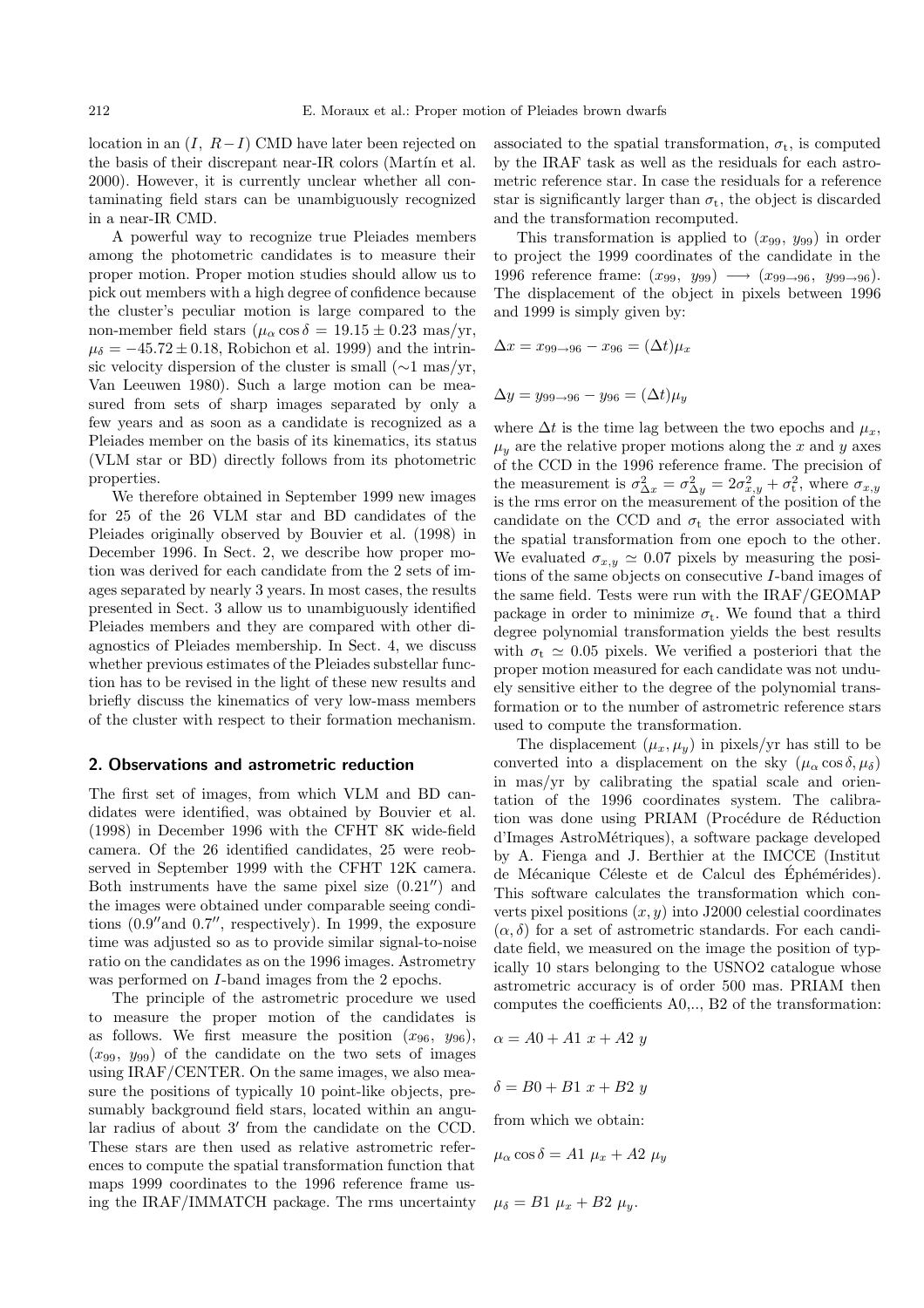The rms error on these coefficients is ∼0.1 mas/pixel, and can be neglected compared to  $\sigma_{x,y}$  and  $\sigma_t$ . Hence, the final uncertainty on the proper motion measurement is

$$
\sigma^2_{\mu_{\alpha}\cos\delta} \sim \sigma^2_{\mu_{\delta}} \sim \frac{pix^2}{\Delta t^2}\left(2\sigma^2_{x,y}+\sigma^2_{\text{t}}\right)
$$

which typically amounts to 9 mas/yr rms for a pixel scale  $pix = 205$  mas and  $\Delta t = 2.8$  yr.

## **3. Results**

The proper motions of the 25 Pleiades VLM star and BD candidates are listed in Table 1 and illustrated in a vector point diagram (VPD) in Fig. 1. The field stars used as astrometric references scatter around the origin of the diagram since they have been selected on the basis of a negligible proper motion. In contrast, most of the Pleiades candidates fall within  $3\sigma$  of the expected cluster's mean motion. Following the method outlined by Sanders (1971) we compute a membership probability for each candidate as follows:

$$
p = \frac{f_c(\mu_\alpha \cos \delta, \mu_\delta)}{f_f(\mu_\alpha \cos \delta, \mu_\delta) + f_c(\mu_\alpha \cos \delta, \mu_\delta)}
$$

where  $f_c(\mu_\alpha \cos \delta, \mu_\delta)$  and  $f_f(\mu_\alpha \cos \delta, \mu_\delta)$  are the vector point distributions of the members and field stars respectively. We assumed  $f_c$  is a bivariate normal function and we found

$$
f_{\rm c}(\mu_{\alpha}\cos\delta,\mu_{\delta}) = 0.04 \exp\left\{-\frac{1}{2}\left[\left(\frac{\mu_{\alpha}\cos\delta - 21.5}{7.7}\right)^2 + \left(\frac{\mu_{\delta} + 40.1}{8.5}\right)^2\right]\right\}
$$

by fitting a 2-D Gaussian, plus an assumed uniform distribution for field stars, on the vector-points distribution of the VLM and BD candidates. The field stars distribution is then  $f_f = 3.3 \, 10^{-4}$ . We also tried to reproduce the distribution of both Pleiades candidates and astrometric references in the VPD by adding a 2-D Gaussian centered on (0,0) to the fitting function. This leads to a dispersion of ∼4.5 mas/yr for the astrometric references. Membership probabilities computed for the candidates by either method are very similar because the distributions of candidates and astrometric references do not overlap in the VPD.

The membership probability of the candidates is listed in Table 2. We also list in this table other diagnostics of Pleiades membership obtained by Stauffer et al. (1998) and Martín et al. (2000), namely:  $EW(\text{Li})$ ,  $EW(\text{H}_{\alpha})$ , radial velocity, and  $(I - K)$  index. We consider the 15 candidates for which we found  $p > 95\%$  as Pleiades members. It is interesting to note that two of these confirmed members (CFHT-PL-7 a very low-mass Pleiades star, and CFHT-PL-25, the least massive brown dwarf) do not exhibit  $H\alpha$  in emission according to Martin et al. (2000). In addition to these 15 highly probable Pleiades members, CFHT-PL-12 has a membership probability of 88% and lithium has been detected in its spectrum (Stauffer et al. 1998) which makes it a bona fide Pleiades brown dwarf.



**Fig. 1.** Proper motion vector point diagram for objects located in Pleiades fields. Filled dots show VLM and BD candidates and open circles the field stars used as astrometric references. North is up and East is left. The cluster proper motion is indicated by a cross and two circles centered on this value are drawn. The radius is equal to  $2\sigma$  and  $3\sigma$  for the small and the big circle respectively where  $\sigma$  corresponds to the 2D-Gaussian dispersion of the candidates in this diagram (see text)

We could not measure the proper motion of CFHT-PL-3  $(= HHJ 22)$  because it is located both at the edge of a CCD and at the edge of the camera field of view which makes the computation of the spatial transformation between the two epochs unreliable. However, the long-term proper motion of HHJ 22 has been measured by Hambly et al. (1999) with an epoch difference of nearly 40 years and indicates highly probable Pleiades membership. We therefore consider this candidate as a cluster member.

The remaining 8 candidates (CFHT-PL 6, 8, 14, 15, 18, 19, 20, 22) have very low membership probabilites  $(p \leq 20\%)$ . Of these, CFHT-PL-14 and 18 had already been rejected as a non-members based on the absence of lithium absorption in their spectrum and CFHT-PL-19, 20, and 22 were suspected non-members based on their peculiar location in near-IR CMDs. The low membership probability we measure for these objects confirmed that they are non-members. The 3 remaining candidates (CFHT-PL 6, 8, and 15) deserve further discussion.

CFHT-PL-6's proper motion is high and more than  $10\sigma$  away from the cluster's mean motion. On the one hand, CFHT-PL-6 does not exhibit  $H\alpha$  emission (Martín et al. 2000) but this alone does not rule out membership since its twin, CFHT-PL-7, also lacks  $H\alpha$  emission but is a confirmed Pleiades member from its proper motion. On the other hand, CFHT-PL-6 lies significantly above the Pleiades ZAMS which led Bouvier et al. (1998) to suggest that it could be a nearly equal mass binary which, in turn might affect its short term proper motion. If it is indeed an equal mass binary, then the components of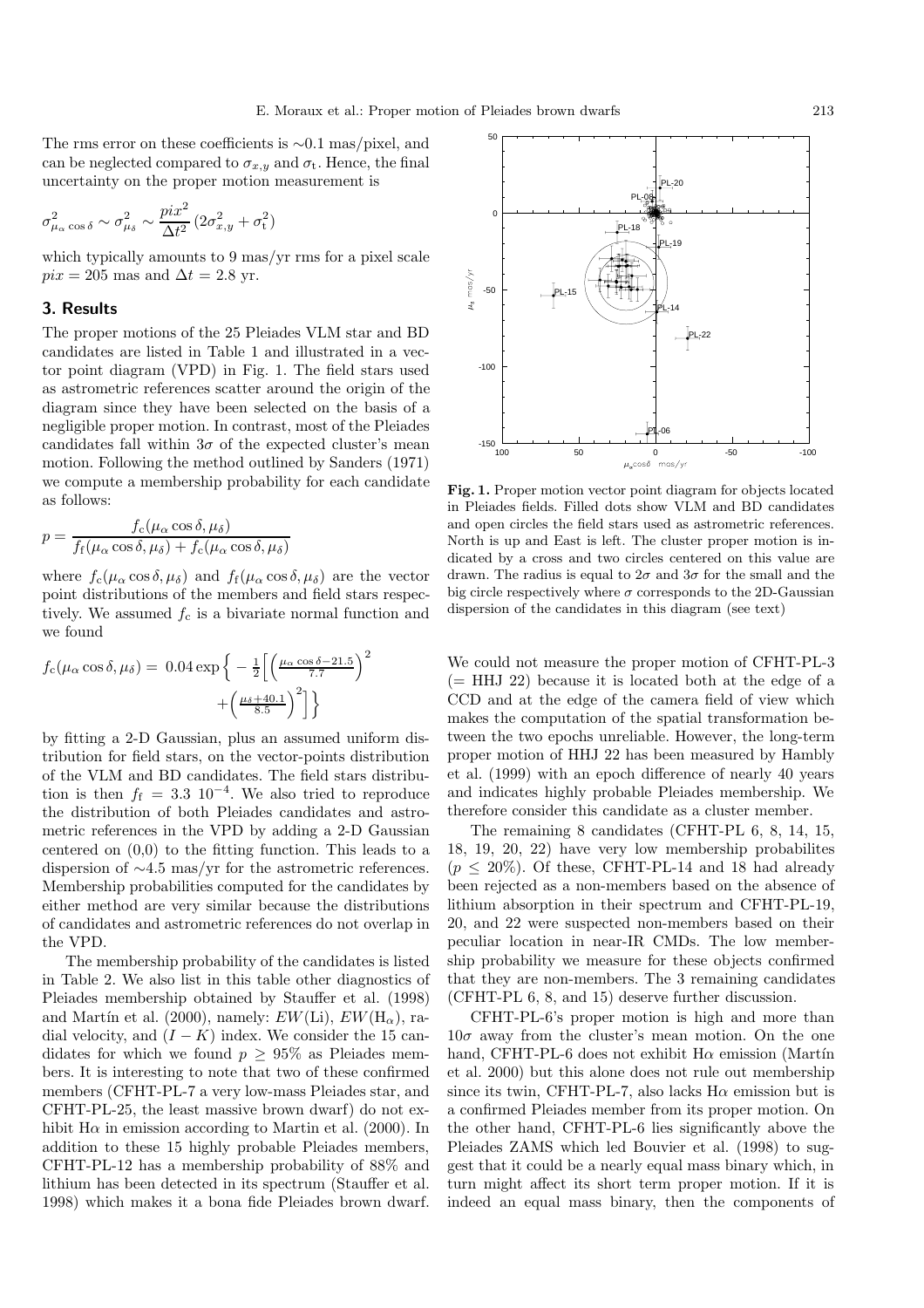**Table 1.** Proper motion of Pleiades VLM and BD candidates. The Pleiades cluster proper motion is  $\mu_{\alpha} \cos \delta = 19.15 \pm 10^{-10}$ 0.23 mas/yr and  $\overline{\mu_{\delta}} = -45.72 \pm 0.18$  mas/yr

| Name         | Other id. | $\overline{\mu_{\alpha}} \cos \delta \pm \sigma_{\mu_{\alpha} \cos \delta}$<br>(max/yr) | $\mu_{\delta} \pm \sigma_{\mu_{\delta}}$<br>(max/yr) | $(\mu_{\alpha}\cos\delta-\mu_{\alpha}\cos\delta)$<br>$\sigma_{\mu_{\alpha}\cos\delta}$ | $-\mu_{\delta}$<br>$\sigma_{\mu_{\delta}}$ |
|--------------|-----------|-----------------------------------------------------------------------------------------|------------------------------------------------------|----------------------------------------------------------------------------------------|--------------------------------------------|
|              |           |                                                                                         |                                                      |                                                                                        |                                            |
| CFHT-PL-1    |           | $22.4 \pm 8.5$                                                                          | $-48.7 \pm 7.5$                                      | 0.4                                                                                    | 0.4                                        |
| CFHT-PL-2    |           | $15.4 \pm 9.3$                                                                          | $-41.1 \pm 8.5$                                      | 0.4                                                                                    | 0.5                                        |
| $CFHT-PL-3†$ | HHJ22     |                                                                                         |                                                      |                                                                                        |                                            |
| CFHT-PL-4    |           | $17.2 \pm 8.6$                                                                          | $-48.3 \pm 8.0$                                      | 0.2                                                                                    | 0.3                                        |
| CFHT-PL-5    |           | $18.2 \pm 7.8$                                                                          | $-34.5 \pm 7.6$                                      | 0.1                                                                                    | 1.5                                        |
| CFHT-PL-6    |           | $5.4 \pm 7.4$                                                                           | $-144.2 \pm 7.7$                                     | 1.9                                                                                    | 12.8                                       |
| CFHT-PL-7    |           | $19.2 \pm 7.4$                                                                          | $-34.9 \pm 7.8$                                      | 0.01                                                                                   | 1.4                                        |
| CFHT-PL-8    |           | $2.21 \pm 7.2$                                                                          | $7.31 \pm 7.2$                                       | 2.35                                                                                   | 7.4                                        |
| $CFHT-PL-9‡$ |           | $19.3 \pm 8.4$                                                                          | $-31.8 \pm 13.6$                                     | 0.02                                                                                   | 1.0                                        |
| CFHT-PL-10   |           | $28.6 \pm 8.1$                                                                          | $-30.0 \pm 8.3$                                      | 1.2                                                                                    | 1.9                                        |
| CFHT-PL-11   | Roque 16  | $25.4 \pm 8.0$                                                                          | $-45.4 \pm 7.8$                                      | 0.8                                                                                    | 0.04                                       |
| CFHT-PL-12   |           | $36.2 \pm 7.6$                                                                          | $-43.9 \pm 7.6$                                      | 2.2                                                                                    | 0.2                                        |
| CFHT-PL-13   | Teide 2   | $11.8 \pm 7.9$                                                                          | $-50.1 \pm 7.6$                                      | 0.9                                                                                    | 0.6                                        |
| CFHT-PL-14   |           | $-0.8 \pm 7.3$                                                                          | $-64.7 \pm 7.5$                                      | 2.7                                                                                    | 2.5                                        |
| CFHT-PL-15   |           | $66.5 \pm 8.1$                                                                          | $-54.1 \pm 8.1$                                      | 5.8                                                                                    | 1.0                                        |
| CFHT-PL-16   |           | $21.7 \pm 7.8$                                                                          | $-30.8 \pm 7.4$                                      | 0.3                                                                                    | $2.0\,$                                    |
| CFHT-PL-17   |           | $30.8 \pm 8.0$                                                                          | $-47.8 \pm 7.6$                                      | 1.5                                                                                    | 0.3                                        |
| CFHT-PL-18   |           | $25.0 \pm 7.6$                                                                          | $-12.9 \pm 7.3$                                      | 0.8                                                                                    | 4.5                                        |
| CFHT-PL-19   |           | $-2.1 \pm 8.0$                                                                          | $-22.5 \pm 7.9$                                      | 2.6                                                                                    | 2.9                                        |
| CFHT-PL-20   |           | $-2.9 \pm 8.2$                                                                          | $16.0 \pm 7.9$                                       | 2.7                                                                                    | 7.8                                        |
| CFHT-PL-21   | Calar 3   | $23.5 \pm 7.6$                                                                          | $-34.8 \pm 7.6$                                      | 0.6                                                                                    | 1.4                                        |
| CFHT-PL-22   |           | $-20.9\pm7.9$                                                                           | $-81.9 \pm 7.8$                                      | 5.1                                                                                    | 4.6                                        |
| CFHT-PL-23   |           | $15.9 \pm 7.8$                                                                          | $-50.2 \pm 7.5$                                      | 0.4                                                                                    | 0.6                                        |
| CFHT-PL-24   | Roque 7   | $24.4 \pm 7.9$                                                                          | $-34.9 \pm 7.9$                                      | 0.7                                                                                    | 1.4                                        |
| CFHT-PL-25   |           | $25.6 \pm 7.3$                                                                          | $-44.7 \pm 7.4$                                      | 0.9                                                                                    | 0.1                                        |

†: CFHT-PL-3 is located close to the edge of a CCD and at the edge of the mosaic's field of view. This leads to large distorsions that prevent us from deriving a reliable measurement of its proper motion. <sup>‡</sup>: The measurement error on  $\mu_{\delta}$  is larger than average for CFHT-PL-9 due to charge transfer problems on one of the CCDs of the mosaic that smears the stellar profile.

CFHT-PL-6 would be substellar and therefore amenable to the lithium test. We also find that CFHT-PL-6 was about 0.1 mag brighter in the I-band in 1996 than in 1999. This level of photometric variablity is typical of late-M dwarfs (Martín et al. 1998) but might also occur in substellar objects (Bailer-Jones & Mundt 1999). Based primarily on its highly discrepant proper motion and pending additional observations of this object, we tentatively conclude that CFHT-PL-6 is most likely a foreground M dwarf and not a cluster member.

CFHT-PL-8 has a vanishingly small membership probability with a proper motion close to that of background field stars. It had previously been considered as a probable member based on  $EW(H\alpha) = 14.6$  Å, a spectral type of  $dM5.6$  and IR colors consistent with membership (Martín et al. 2000). These properties, however, are not inconsistent with it being a low-mass field dwarf. Even the extremely short rotational period of 0.401 days recently derived by Terndrup et al. (1999) is not unexpected for very low-mass dwarfs (Delfosse et al. 1997). We thus conclude that this candidate is not a cluster member.

CFHT-PL-15 is puzzling in several ways. There is little doubt that this late-type object (Sp.T. M7) is a Pleiades brown dwarf since lithium has been detected in its spectrum (Stauffer et al. 1998). Yet, the tangential motion we measure is clearly different from that of Pleiades members. Moreover, Stauffer et al. (1998) find that it exhibits unusual colors that locate it slightly below the Pleiades ZAMS. From the analysis of HST images, Martín et al. (2000) found evidence for high residuals after PSF subtraction, which might indicate the presence of an unresolved companion at a separation less than  $0.22$ <sup>"</sup> and about 3 mag fainter than CFHT-PL-15. It is thus conceivable that the short-term peculiar tangential motion we measure results from orbital motion in a binary system or photometric variability of one or both components. The latter appears more likely since, with an estimated substellar mass, the maximum displacement of the photocenter due to orbital motion would be less than 25 mas over 3 years while we measure ∼135 mas. However, CFHT-PL-15 does not seem to be a photometric binary from its location in a color-magnitude diagram. For the time being, we thus consider CFHT-PL-15 as a highly probable Pleiades brown dwarf based on the presence of lithium in its spectrum.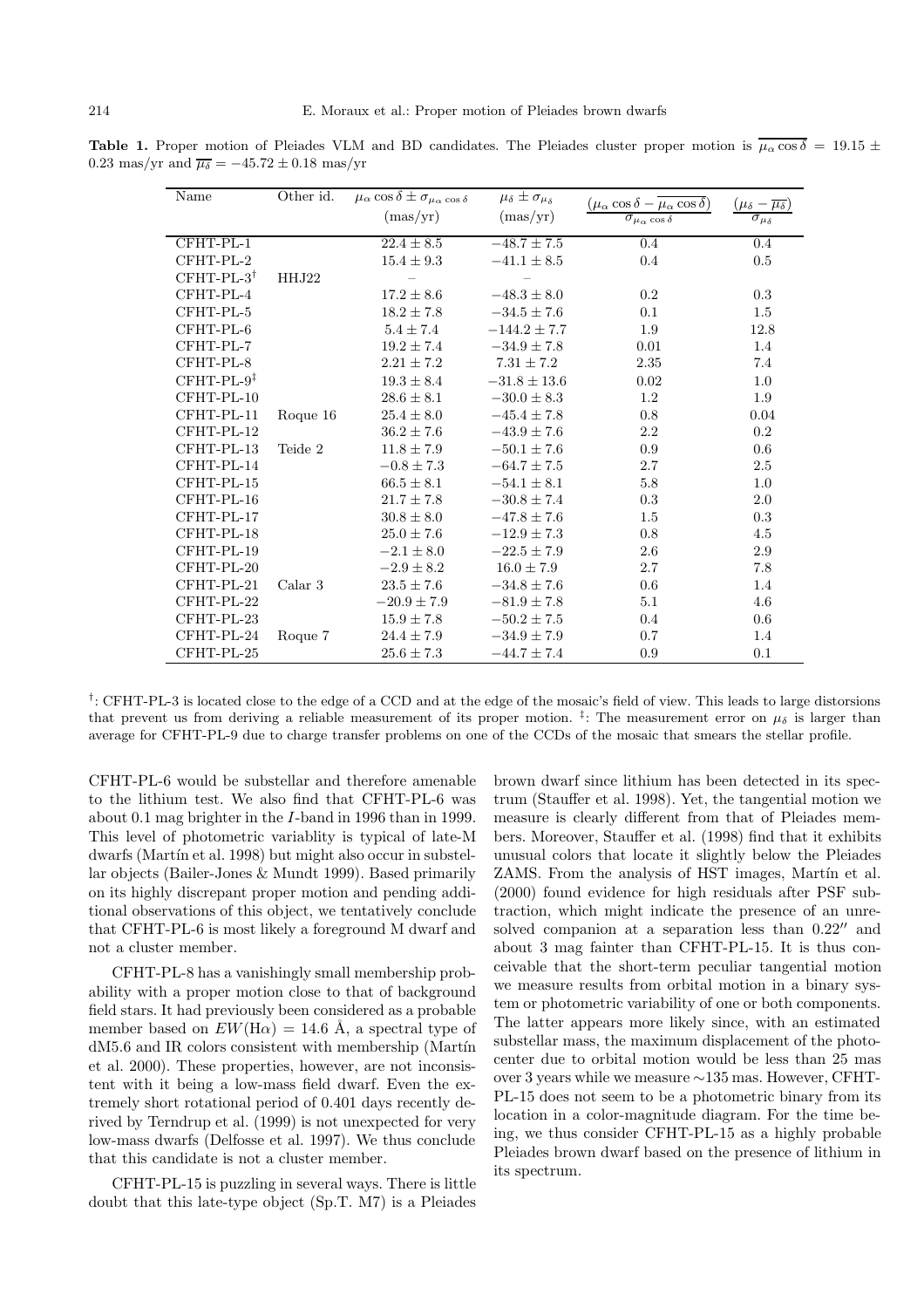**Table 2.** Candidates membership criteria. The EW(Li) are from Stauffer et al. (1998) and the others tests have been performed by Martín et al. (2000). In Col. 8, we give the membership probability of the candidates based on their proper motion. Our final assessment regarding membership is indicated Col. 9

| Name       | other id. | $\overline{EW}$ (Li) | $\rm H_\alpha$         | $V_{\rm rad}$          | $I-K$        | Membership    |              |                        |
|------------|-----------|----------------------|------------------------|------------------------|--------------|---------------|--------------|------------------------|
|            |           | $\rm(\AA)$           |                        |                        |              | Martin et al. | prob. $(\%)$ | Conclusion             |
| CFHT-PL-1  |           |                      | yes                    |                        | yes          | yes           | 98.6         | yes                    |
| CFHT-PL-2  |           |                      | yes                    |                        | yes          | yes           | 98.9         | yes                    |
| CFHT-PL-3  | HHJ22     |                      |                        |                        | yes          | yes           |              | yes                    |
| CFHT-PL-4  |           |                      |                        |                        | yes          | yes?          | 98.6         | yes                    |
| CFHT-PL-5  |           |                      | yes                    |                        | yes          | yes           | 98.8         | yes                    |
| CFHT-PL-6  |           |                      | $\mathbf{n}\mathbf{o}$ |                        | yes          | yes?          | $\ll$ 1      | no?                    |
| CFHT-PL-7  |           |                      | no                     |                        | yes          | yes?          | 98.9         | yes                    |
| CFHT-PL-8  |           |                      | yes                    |                        | yes          | yes           | $\ll$ 1      | no                     |
| CFHT-PL-9  |           | < 0.05               | yes                    | yes                    | yes          | yes           | 98.4         | yes                    |
| CFHT-PL-10 |           | < 0.05               | yes                    | yes                    | yes          | yes           | 95.7         | yes                    |
| CFHT-PL-11 | Roque 16  | $0.5\,$              | yes                    | yes                    | yes          | yes           | 98.7         | yes                    |
| CFHT-PL-12 |           | 0.8                  | yes                    | yes                    | yes          | yes           | 87.7         | yes                    |
| CFHT-PL-13 | Teide 2   | 0.6                  | yes                    | yes                    | yes          | yes           | 96.7         | yes                    |
| CFHT-PL-14 |           | < 0.1                | no                     | $\mathbf{n}\mathbf{o}$ |              | no            | 1.3          | $\mathbf{n}\mathbf{o}$ |
| CFHT-PL-15 |           | 0.5                  | yes                    | yes                    | yes          | yes           | $\ll$ 1      | yes                    |
| CFHT-PL-16 |           | 1.2                  | yes                    | yes                    | yes          | yes           | 98.1         | yes                    |
| CFHT-PL-17 |           |                      | yes                    |                        | yes          | yes           | 96.1         | yes                    |
| CFHT-PL-18 |           | no                   | yes                    |                        | yes          | no            | 17.6         | no                     |
| CFHT-PL-19 |           |                      |                        |                        | no           | no?           | 4.0          | $\mathbf{n}\mathbf{o}$ |
| CFHT-PL-20 |           |                      | no                     |                        | $\mathbf{n}$ | no            | $\ll$ 1      | no                     |
| CFHT-PL-21 | Calar 3   | <b>ves</b>           | yes                    | yes                    | yes          | yes           | 98.7         | yes                    |
| CFHT-PL-22 |           |                      |                        |                        | no           | no            | $\ll$ 1      | no                     |
| CFHT-PL-23 |           |                      |                        |                        | yes          | yes           | 98.1         | yes                    |
| CFHT-PL-24 | Roque 7   |                      |                        |                        |              | yes           | 98.7         | yes                    |
| CFHT-PL-25 |           |                      | no                     |                        | yes          | yes           | 98.7         | yes                    |

#### **4. Discussion**

The firm identification of Pleiades VLM stars and brown dwarfs from their kinematics provides a clean, albeit small, sample of substellar objects from which a more reliable estimate of the substellar mass function of the cluster can be derived. In addition, these are the first proper motion measurements obtained with an accuracy of better than 10 mas/yr for very low mass Pleiades members and this allows us to start to investigate the intrinsic velocity distribution of brown dwarfs in the cluster. These two aspects are briefly discussed below after the status of the objects contaminating the photometric sample is investigated.

#### 4.1. The nature of the contaminating objects

Seven objects of the original photometric sample are found to be probable non members. These objects are located in the same region of the  $(R - I, I)$  CMD as bona fide Pleiades VLM stars and brown dwarfs. Their proper motions in Fig. 1 do not seem to be uniformly distributed but tend to scatter over the lower left quadrant of the vector-point diagram. In order to investigate the status of the contaminating objects we used the kinematical model of the Galaxy developed by Robin  $&$  Crézé (1986). From the model, we constructed a synthetic sample of field stars assumed to be observed in the galactic direction of the Pleiades cluster and covering a magnitude range

 $I = 16-20$  and a color range  $R - I = 1.7-2.7$ . The sample thus computed contains nearly  $10^4$  stars of which 13 lie in the same location of the CMD as the Pleiades VLM and BD candidates. According to the model, these 13 objects are late M-dwarfs (M 6–M 9) distributed over a distance between 70 and 170 pc and their proper motions indeed scatter preferentially over the lower left quadrant of the VPD with an amplitude up to 120 mas/yr. The same eccentric distribution of proper motions is seen for the whole sample of  $10^4$  stars and results from the effect of galactic differential rotation in the direction of the Pleiades cluster. We thus conclude that the photometric candidates rejected as being non Pleiades member based on their proper motion are a mixture of foreground and background late-M dwarfs of the galactic disk.

## 4.2. The Pleiades substellar IMF

From accurate proper motion measurements, we have identified 7 out of 25 VLM and BD candidate members as probable field stars. In addition, the lowest mass candidate of Bouvier et al.'s (1998) sample, CFHT-PL-26, was not included in this study but Martín et al. (2000) classified it as a non-member based on its spectral properties (discrepant pseudo-continuum indices and lack of  $H_{\alpha}$  emission). The overall level of contamination of the photometric sample by field dwarfs is thus  $8/26 = 31\%$ .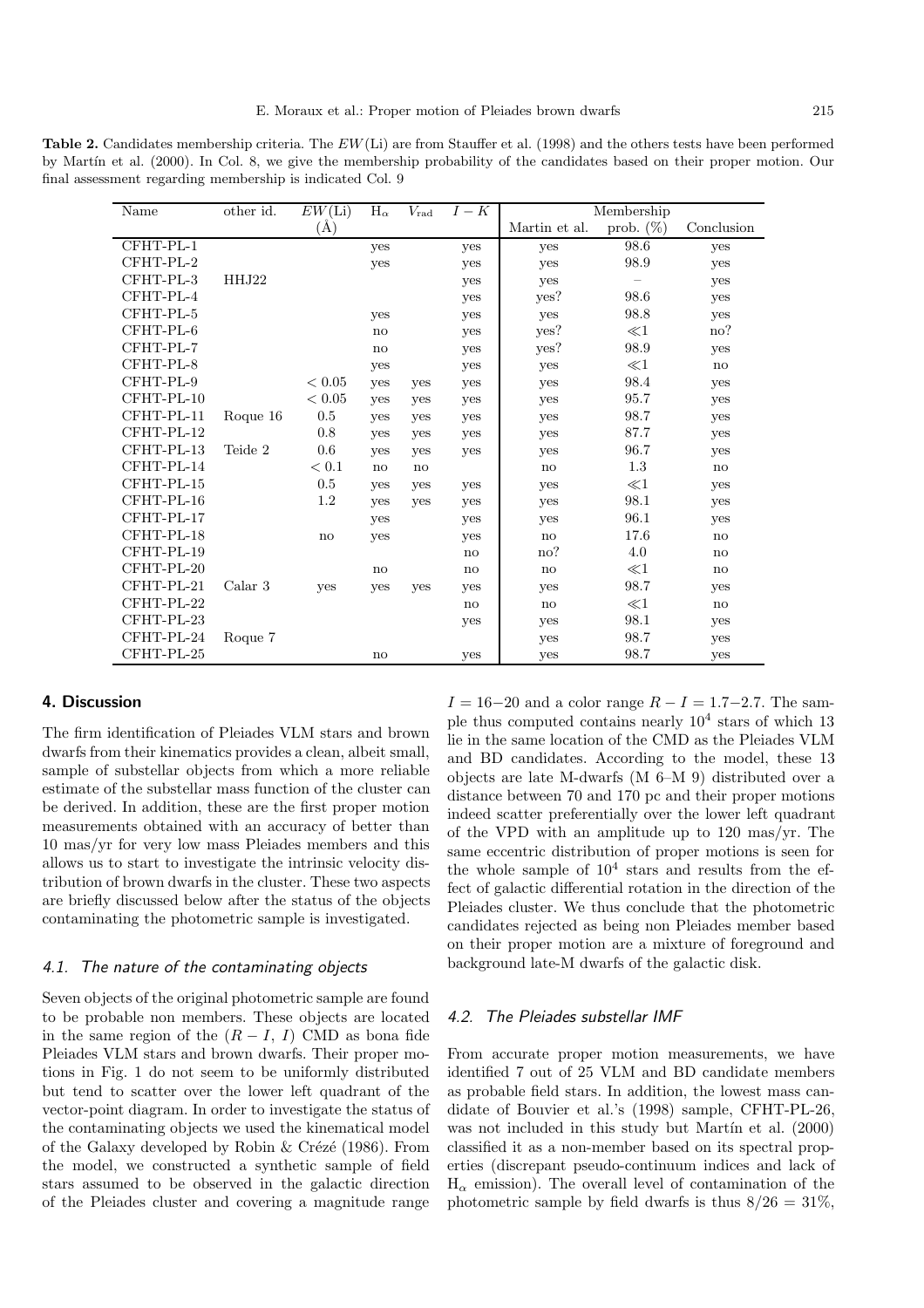close to the original estimate of Bouvier et al. (1998) based on statistical arguments.

Do these results modify the earlier estimate of the substellar mass function of the Pleiades cluster? Of the 18 photometric candidates with a mass between 0.04 and  $0.08~M_{\odot}$  in the original sample (CFHT-PL-9 to 26), 6 are rejected here as non-members. Thus counting 12 confirmed objects in this mass range, a power law fit to the mass function between 0.3  $M_{\odot}$  and 0.04  $M_{\odot}$  yields:  $dN/dM \propto M^{-0.51\pm0.15}$ , i.e., slightly shallower than the earlier estimate  $\left(\frac{dN}{dM} \propto M^{-0.60\pm0.15}\right)$ . This slight revision is not very significant considering that the errors are still dominated by Poisson noise from small samples.

These results do not account for binarity. CFHT-PL-6 (whose membership is however in doubt, see above), 12, and 16 appear to lie on the binary sequence of the cluster in a color-magnitude diagram. If these 3 objects are nearly equal mass cluster binaries, one finds  $dN/dM \propto$  $M^{-0.65 \pm 0.15}$ .

## 4.3. Kinematics of Pleiades VLM stars and BDs

The  $\mu_{\alpha}$  cos  $\delta$  and  $\mu_{\delta}$  distributions of the Pleiades VLM and BD candidates are illustrated in Fig. 2. A Gaussian fit to the distributions of the confirmed Pleiades members leads to dispersions of  $\sigma_{\mu_{\alpha} \cos \delta}$  = 7.2 mas/yr and  $\sigma_{\mu_{\delta}} = 8.5$  mas/yr that are similar to the expected measurement error. Hence, we find no evidence for an intrinsic dispersion in the distribution of tangential velocities of the VLM and BD Pleiades members. This is consistent with the hypothesis that these VLM and substellar objects formed in the same way as stellar cluster members did, i.e., from the collapse of isolated, very low mass molecular cloud cores. Indeed, the internal dispersion of Pleiades stars is ∼1 mas/yr (Van Leeuwen 1980).



**Fig. 2.** Proper motion distributions for program stars. The hatched histogram refers to candidates confirmed as being Pleiades members and the solid curve is a Gaussian fit to their proper motion distribution

However, owing to the difficulty of triggering the collapse of molecular cores whose mass is much lower than the typical Jeans mass ( $\simeq 0.7$   $M_{\odot}$ , Clarke et al. 2000), alternative models have been proposed for the formation of brown dwarfs. Burkert et al. (1997) have shown that collapsing molecular cores are prone to multiple fragmentation that eventually leads to the formation of small- $N$ protoclusters, including a number of very low mass fragments. Following dynamical interactions within the protocluster, the least massive fragments are preferentially ejected with typical velocities of order of a few  $km s^{-1}$ (Burkert, priv. comm.) and may thus become isolated brown dwarfs (Klessen & Burkert 2000). Alternatively, Lin et al. (1998) proposed that isolated brown dwarfs may form as a result of an encounter between protostars with massive disks. The encounter leads to the formation of an unbound tidal tail which contains part of the initial disk's mass and may later condensed to form an isolated substellar object. Here again, the typical ejection velocities are of order of a few  $km s^{-1}$ .

At a distance of 118 pc, a tangential velocity of 1 km s−<sup>1</sup> corresponds to a tangential motion of about 2 mas/yr. Proto brown bwarfs ejected with this velocity in the early stages of cluster formation, about 120 Myr ago, would have now drifted by several tens of degrees away from the cluster. If these BD formation models are correct, the sample we have observed close to the cluster's center must represent a tiny fraction of the primordial BDs, namely those which populated the low tail of the distribution of ejection velocities. In such a case, the slope of the substellar mass function of the Pleiades cluster might currently be largely underestimated.

## **5. Conclusion**

A sample of very low-mass stars and brown dwarfs have been firmly identified in the Pleiades cluster on the basis of their proper motion. With 12 confirmed objects with a mass less than 0.08  $M_{\odot}$  distributed over an area of 2.5 square degrees close to the cluster's center, the Pleiades mass function is estimated to be  ${\rm d}N/{\rm d}M \propto M^{0.51\pm0.15}$  in the mass domain ranging from 0.04 to 0.3  $M_{\odot}$ . Taking individual components of suspected substellar binaries into account leads to  $dN/dM \propto M^{0.65\pm0.15}$ . The main source of uncertainty on these estimates now lies in the unknown radial distribution of brown dwarfs relative to stars in the cluster. As a group, the identified brown dwarfs exhibit no intrinsic velocity dispersion. This suggests that they have formed from the collapse of isolated low mass molecular cores. However, we cannot rule out that this sample of brown dwarfs represent only a tiny fraction of the brown dwarf population originally formed in the cluster and which might have escaped since then either due to dynamical ejection at the time of their formation or during the subsequent dynamical evolution of the cluster. Additional studies covering a much larger fraction of the cluster's area are needed to settle this issue.

Acknowledgements. We thank A. Fienga for allowing us access to PRIAM before public release, A. Robin for help in using the Besancon's galactic model, and C. Clarke for discussions on cluster kinematics.